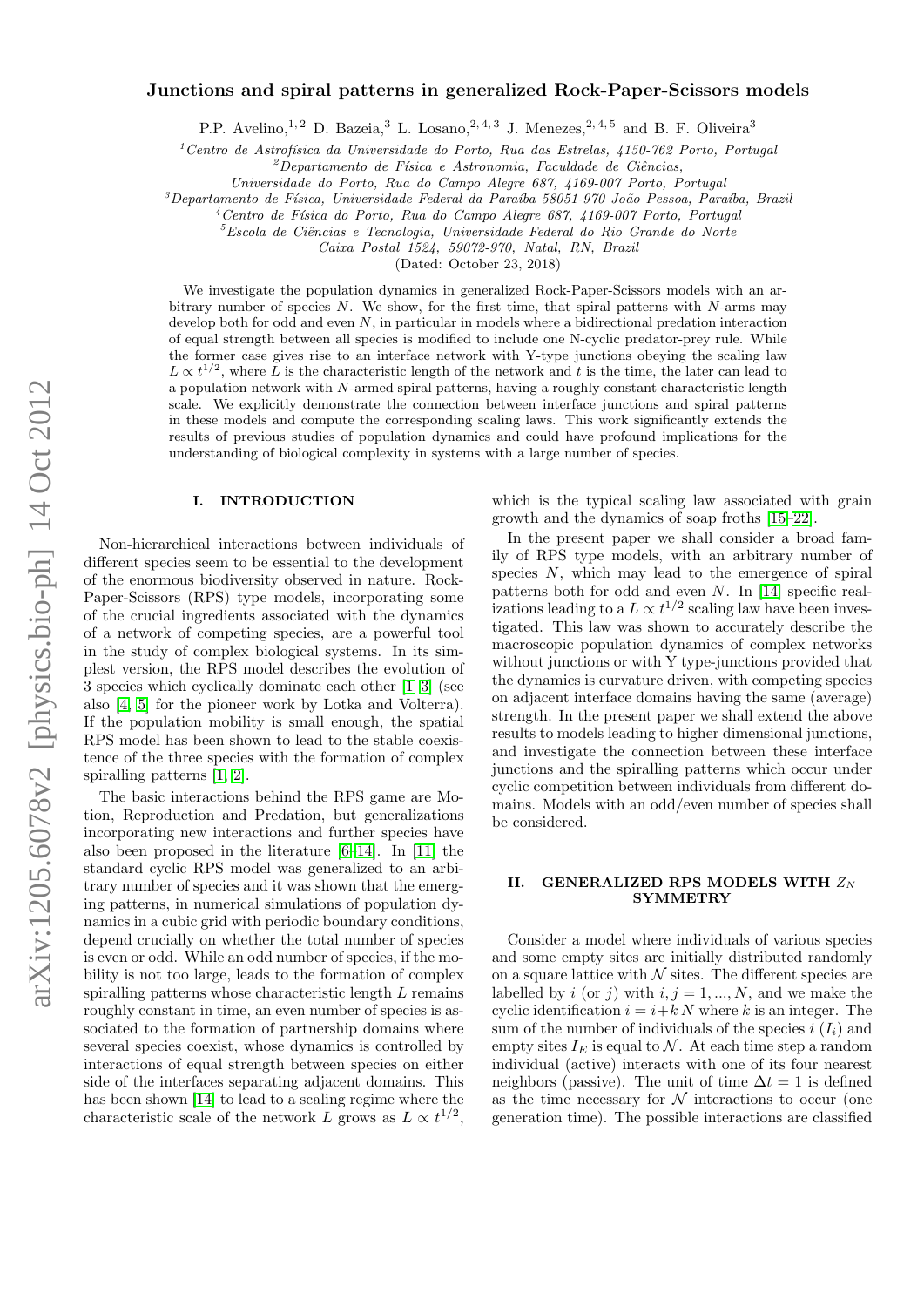

<span id="page-1-0"></span>Figure 1: (Color online) Scheme of all predator-prey interactions allowed in a 4-species realization of our model.

as Motion (active and passive switch their positions)

$$
i \odot \rightarrow \odot i,
$$

Reproduction (active reproduces filling an empty site)

$$
i\,\otimes\,\to ii\,,
$$

or Predation (active predates the passive generating an empty site)

$$
i \ (i - \alpha) \to i \ \otimes \text{ or } i \ (i + \alpha) \to i \ \otimes \,
$$

where  $\odot$  may be any species (i) or an empty site  $(\otimes)$ ,  $\alpha = 1, ..., \alpha_{max}$  with  $\alpha_{max} = N/2$  if N is even or  $\alpha_{max} =$  $(N-1)/2$  if N is odd).

We denote the corresponding probabilities by  $m_i$  (Motion),  $r_i$  (Reproduction),  $p_{Li\alpha}$  (left-handed Predation) and  $p_{Ri\alpha}$  (right-handed Predation). In this paper we assume that  $m_i = m$ ,  $r_i = r$ ,  $p_{Li\alpha} = p_{L\alpha}$  and  $p_{Ri\alpha} = p_{R\alpha}$ for all i, so that all the models have a  $Z_N$  symmetry. We also assume that  $\mathcal{N} = 512^2$  and that the number densities of the various species  $n_i = I_i/N$  are all identical at the initial time. The number density of empty spaces,  $n_E = I_E/N$ , is initially set to be equal to 0.1. Figures [1](#page-1-0) and [2](#page-1-1) show a scheme of all predator-prey interactions allowed in 4- and 5-species realizations of our model, respectively. Except for the labeling of the different species, Fig. [1](#page-1-0) is invariant under a rotation by an angle of  $2\pi/4$ thus leading to a  $Z_4$  symmetry. The same is true for Fig. [2](#page-1-1) with  $2\pi/4$  and  $Z_4$  replaced by  $2\pi/5$  and  $Z_5$ , respectively. Full arrows and dashed arrows indicate left- and right-handed predations, respectively (with probabilities  $p_{L\alpha}$  and  $p_{R\alpha}$  with  $\alpha = 1, 2$ ). In the 4-species case  $i + 2$ or  $i - 2$  coincide and, consequently,  $p_{L2} = p_{R2}$  as indicated by the dashed-dotted arrow in Fig. [1.](#page-1-0) At each time step the active and passive individuals as well as the corresponding action are randomly assigned with the following probabilities

$$
\begin{array}{cccccc}\ni & (i+1) & \frac{p_{R1}}{p} & i \otimes, & i & (i-1) & \frac{p_{L1}}{p} & i \otimes, \\
i & (i+2) & \frac{p_{R2}}{p} & i \otimes, & i & (i-2) & \frac{p_{L2}}{p} & i \otimes, \\
i & \otimes & \xrightarrow{r} & i & i, & i \odot & \xrightarrow{m} & \odot i,\n\end{array}
$$

implying that the evolution of a population network is stochastic and not fully deterministic.



<span id="page-1-1"></span>Figure 2: (Color online) Scheme of all predator-prey interactions allowed in a 5-species realization of our model.

### Spiral patterns

Consider a model with  $N = 4$  as a particular example of a model with an even number of species. If  $p_{L1} = p$  and  $p_{R1} = p_{L2} = p_{R2} = 0$  (model I4, video [\[23\]](#page-4-10) and top left panel of Fig. [3\)](#page-2-0), then the partnerships  $\{1, 3\}$  and  $\{2, 4\}$ , between species which do not interact through Predation, are formed in different spatial regions. In contrast, if  $p_{L1} = p_{L2} = p_{R2} = p$  and  $p_{R1} = 0$ (model II4, video [\[24\]](#page-5-0) and top right panel of Fig. [3\)](#page-2-0) then there are no viable partnership domains and spiral patterns with 4 arms do form as a consequence of the left-handed predation between neighbouring species. For a fixed set of rules, the dynamics of the models may be very different for even and odd number of species. Consider a model with 5 species  $(N = 5)$  with  $p_{L1} = p$ and  $p_{R1} = p_{L2} = p_{R2} = 0$  (model 15, video [\[25\]](#page-5-1) and bottom left panel of Fig. [3\)](#page-2-0). In this model the species tend to organize themselves into spiral patterns whose 5 arms are dominated by individuals of a species which does not interact with individuals of the dominant species of the two adjacent arms. For example, individuals of the species 1 have as partners individuals of the species 3 and 4 (note that the colors blue, green, red, yellow, magenta and white in Figs. [3](#page-2-0) and [4,](#page-2-1) represent the species, 1, 2, 3, 4, 5 and empty sites, respectively). The fact that individuals of the species  $i$  predate individuals of the species  $i - 1$  (e.g. individuals from species 4 predate individuals from species 3) is responsible for the spiral patterns in this model, even though predator and prey are never the dominant species in adjacent arms. On the other hand, if  $p_{L1} = p_{L2} = p_{R2} = p$  and  $p_{R1} = 0$ (model II5, video [\[26\]](#page-5-2) and bottom right panel of Fig. [3\)](#page-2-0) then spiral patterns with 5 arms with a single dominant species do form, having as immediate neighbours individuals from its predator (inside) and prey (outside) species. These results can be easily extended to an arbitrary even or odd number of species by considering models with  $p_{L1} = p$  and  $p_{R1} = p_{L\alpha} = p_{R\alpha} = 0$  (model I) or  $p_{R1} = 0$  and  $p_{L1} = p_{L\alpha} = p_{R\alpha} = p$  (model II) for  $\alpha \neq 1$ . The even/odd asymmetry which is present in the case of model I completely disappears in the case of model II. The results shown in Fig. [3](#page-2-0) were obtained with  $m = 0.5$ .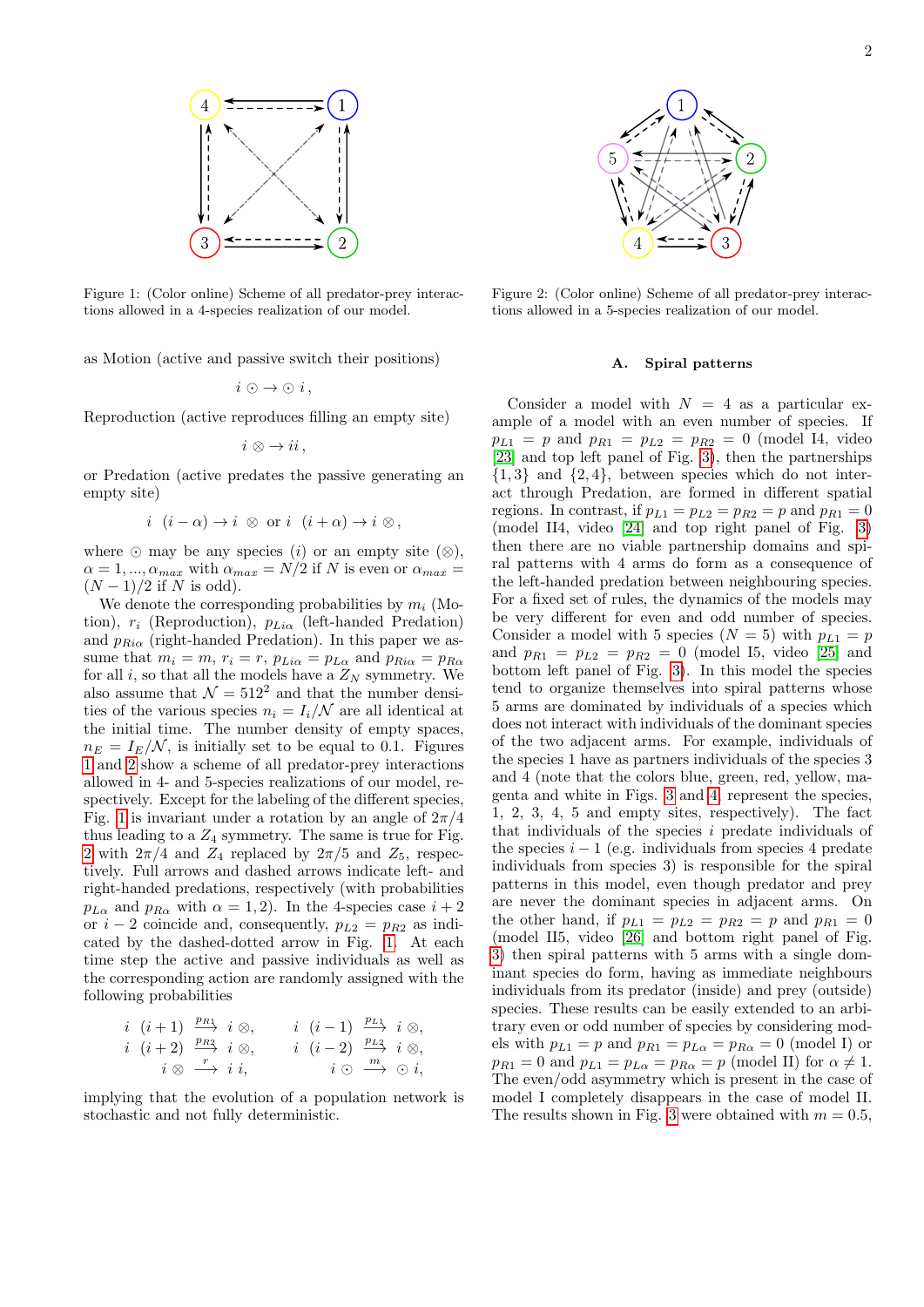<span id="page-2-1"></span>Figure 4: (Color online). Snapshots of simulations of models III4 (top left), IV4 (top right), III5 (bottom left) and IV5 (bottom right). The snapshots were taken after 5000 generations.

(larger effective tension). This results in the suppression of the interfaces with larger effective tensions, and may lead to the formation of stable N-dimensional junctions, as shown in videos [\[28,](#page-5-4) [30\]](#page-5-6) and on the right panels of Fig. [4.](#page-2-1) As demonstrated in [\[14\]](#page-4-6), the average velocity of this type of interfaces is proportional to their curvature. As a result the network is expected to attain a scaling regime where the characteristic length of the network L obeys the scaling law  $L \propto t^{\lambda}$  with  $\lambda = 1/2$ . Although this has been explicitly demonstrated in [\[14\]](#page-4-6), in the case of interface networks without junctions or with Y-type junctions, we shall provide numerical evidence that the same scaling law also applies to interface networks with higher-order junctions. All simulations shown in Fig. [4](#page-2-1) were performed with  $m = 0.15$ ,  $r = 0.15$  and  $p = 0.70$ . Although these values were found to be the most adequate for visualization purposes, we verified that many other choices of the parameters m, r and p and  $\kappa$  would provide similar qualitative results.

# C. Empty spaces distributions

The black dots in Figs. [5](#page-3-0) and [6](#page-3-1) represent the distribution of the empty sites of the snapshots shown in Figs. [3](#page-2-0) and [4.](#page-2-1) These vacancies are a result of Predation between individuals from the competing species. Note that in the models I4, III and IV, they are located at the domain borders whereas they are spread out over the entire lattice in the case of models I5 and II. Furthermore, the number density of empty spaces is much smaller in the

<span id="page-2-0"></span>Figure 3: (Color online). Snapshots of simulations of models I4 (top left), II4 (top right), I5 (bottom left) and II5 (bottom right). The snapshot of the simulation of model I4 was obtained after 1000 generations while the others were taken after 20000 generations.

 $r = 0.35$  and  $p = 0.15$ . We have carried out a large number of simulations, for a wide range of parameters, and verified that the same qualitative results also hold for other choices of the parameters  $m, r$  and  $p$ .

### B. Multiple junctions

Now let us consider a model with  $p_{L1} = p_{R1} = p/\kappa$ and  $p_{L\alpha} = p_{R\alpha} = p$  for  $\alpha \neq 1$ . In this class of models the cyclic non-transitive hierarchical predator-prey rule between first neighbors does not exist and each species can hunt and be chased by any other. In this case N different domain types with a single dominant species arise, separated by interfaces whose dynamics is curvature driven and controlled by interactions of identical strength between competing species. Figure [4](#page-2-1) shows snapshots of 4 different simulations with  $N = 4$  and  $\kappa = 1$  (model III4, top left and video [\[27\]](#page-5-3)),  $N = 4$  and  $\kappa = 20$  (model IV4, top right and video [\[28\]](#page-5-4)),  $N = 5$  and  $\kappa = 1$  (model III5, bottom left and video [\[29\]](#page-5-5)),  $N = 5$  and  $\kappa = 20$ (model IV5, bottom right and video [\[30\]](#page-5-6)). If  $\kappa = 1$  then the predation rate  $p_{L\alpha} = p_{R\alpha} = p$  does not depend on  $\alpha$ . In this case, every interface has the same effective tension, leading to the formation of an interface network with  $Y$ -type junctions which can be seen in the videos [\[27,](#page-5-3) [29\]](#page-5-5) and on the left panels of Fig. [4.](#page-2-1) On the other hand, if  $\kappa > 1$ , the effective tension of the interfaces separating individuals from species i and  $i \pm \alpha$  is not the same for  $\alpha = 1$  (smaller effective tension) and  $\alpha \neq 1$ 



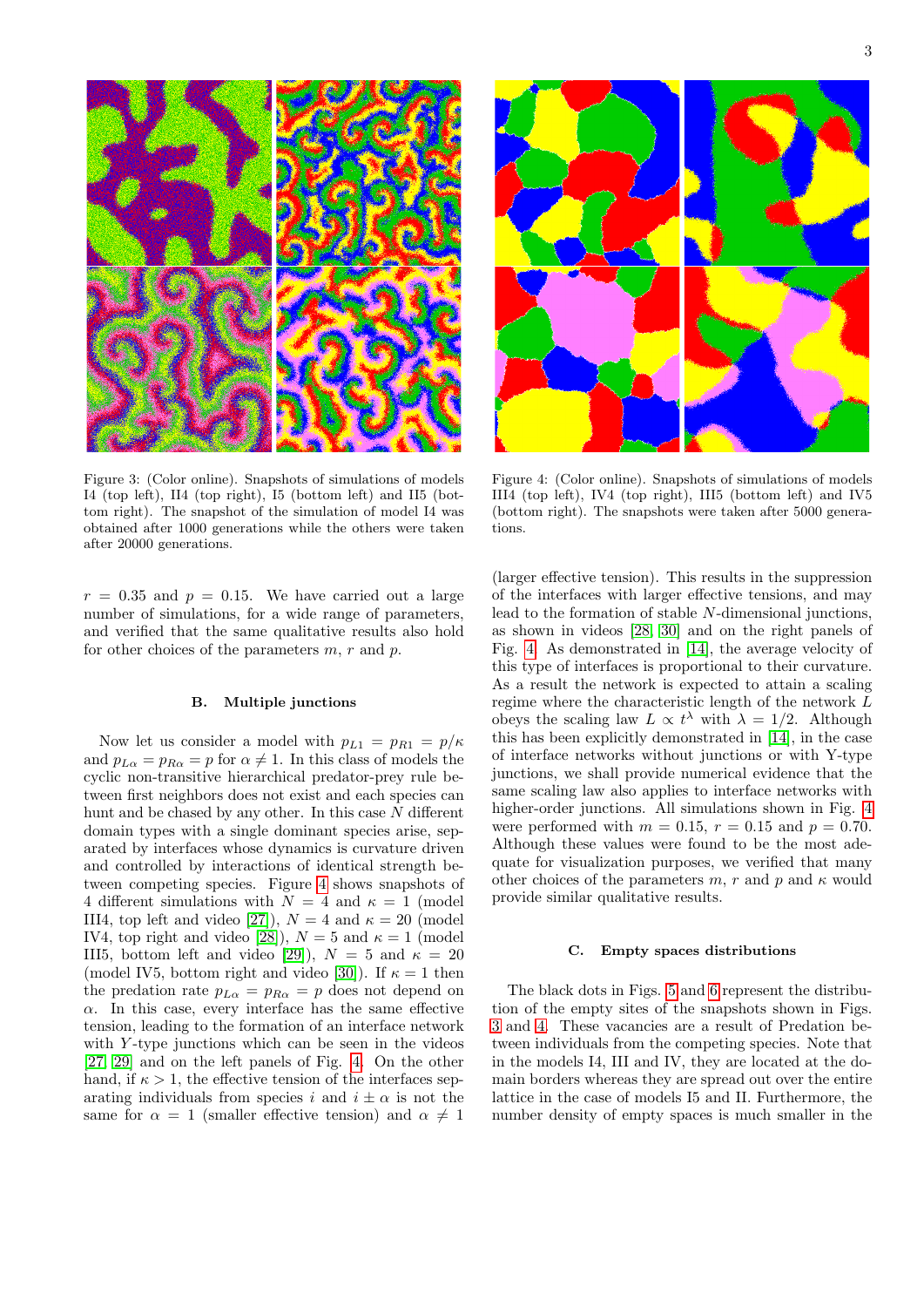<span id="page-3-0"></span>Figure 5: Spatial distribution of the empty spaces of the snapshots shown in Fig[.3](#page-2-0) (models I4 (top left), II4 (top right), I5 (bottom left) and II5 (bottom right)).

case of model I5 than in the case of model II. This happens because in model I the species organize themselves to minimize the interactions (other than Motion), while in model II adjacent arms are dominated by individuals of interacting species. In fact, model II is the simplest generalization of the standard RPS model to an arbitrary number of species.

### D. Scaling laws

The average evolution of  $I_E^{-1}$  with time t (over 25 simulations with different initial conditions), in the case of models I4, III and IV, is shown in Fig. [7.](#page-4-11) The scaling law  $I_E^{-1} \propto t^{\lambda}$  describes quite well the late time evolution of these population networks, with  $\lambda = 0.460 \pm 0.063$  (model I4),  $\lambda = 0.479 \pm 0.038$  (model III4),  $\lambda = 0.471 \pm 0.040$ (model III5),  $\lambda = 0.483 \pm 0.055$  (model IV4) and  $\lambda =$  $0.489 \pm 0.044$  (model IV5). These results were obtained considering only the network evolution for  $t > 100$ . No significant dependence of the scaling exponents on the number of species and junction dimensionality have been found. In the case of models I4, III and IV empty sites appear mainly at the interfaces, whose average thickness does not change with time. Hence, the evolution with time of the characteristic length  $L$  may be estimated as  $L \propto I_E^{-1}$ . The computed values of  $\lambda$  are all very close to the  $\lambda = 1/2$ , thus extending the validity of the above scaling law to complex interface networks with junctions of dimensionality greater than 3. Note also that the scaling regime is achieved earlier in the case of interface networks



<span id="page-3-1"></span>Figure 6: Spatial distribution of the empty spaces of the snapshots shown in Fig. [4](#page-2-1) (models III4 (top left), IV4 (top right), III5 (bottom left) and IV5 (bottom right)).

with junctions (models III and IV), a feature also observed in the case of cosmological domain wall networks [\[31\]](#page-5-7). The dynamics of spiral patterns in models I5, II4 and II5 is not curvature driven. After an initial period of fast variation the number of empty sites becomes roughly constant. This behavior is shown in Fig. [8,](#page-4-12) where the time evolution of  $I_E^{-1}$  is plotted for these models. The initial scaling regime is due to the clustering of individuals of the same species to form spiraling domains. After some time the characteristic size of the network stabilizes as the spiral patterns achieve their stationary size.

## III. CONCLUSIONS

In this paper we investigated the population dynamics in generalized RPS models with an arbitrary number of species, demonstrating, for the first time, that:

- 1. spiral patterns with N-arms may develop both for an odd and even number of species  $N$ ;
- 2. interface networks with junctions of dimensionality greater than 3 may form in models with a symmetric bidirectional predation interaction between all the species, with the characteristic length scale L of the network obeying the standard scaling law  $L \propto t^{1/2}$  associated with grain growth and the dynamics of soap froths;
- 3. the simplest generalization of the standard RPS model to an arbitrary number of species, including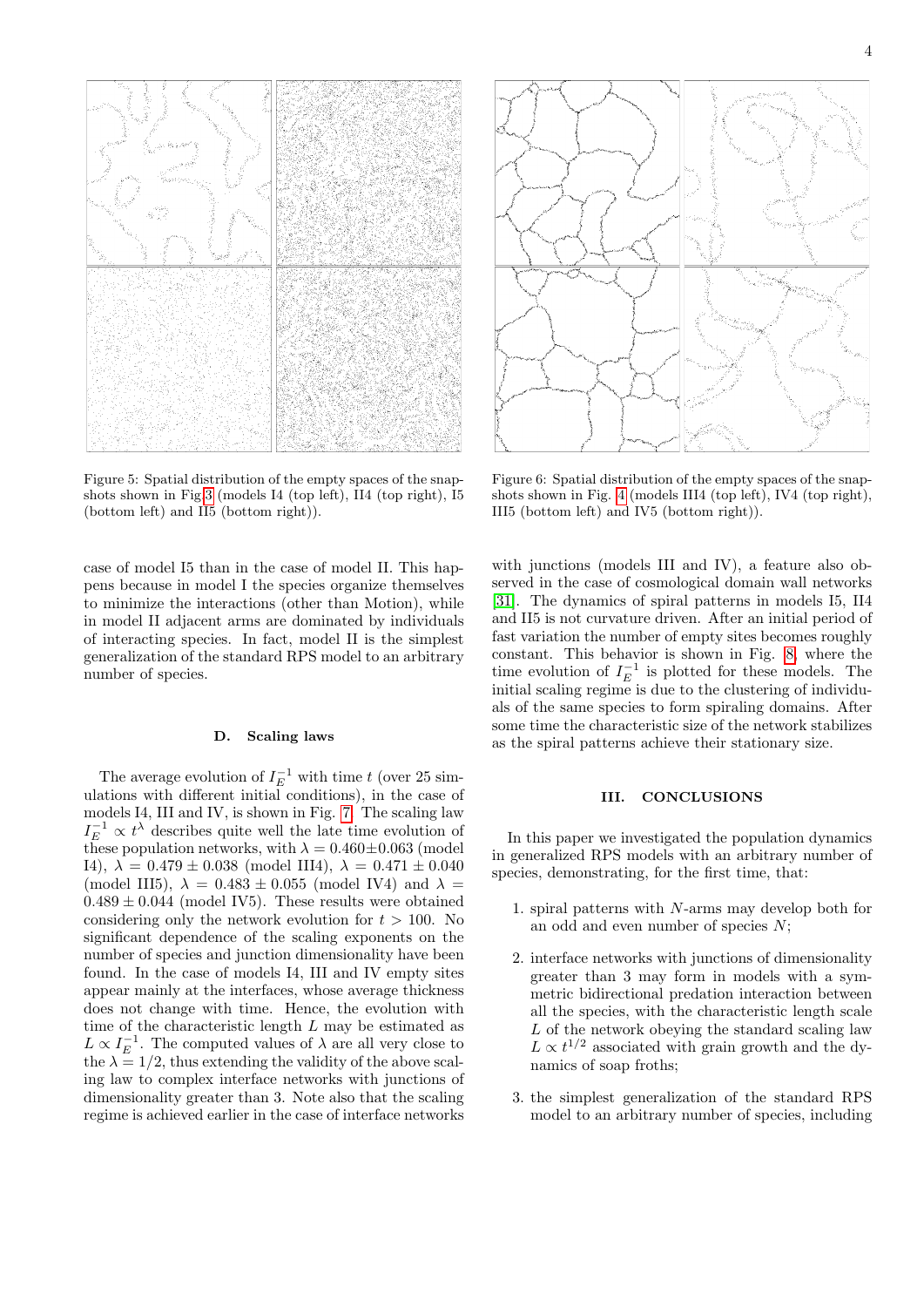

<span id="page-4-11"></span>Figure 7: (Color online). Time evolution of  $I_E^{-1}$  for models I4, III and IV.



<span id="page-4-12"></span>Figure 8: (Color online). Time evolution of  $I_E^{-1}$  for models I5 and II.

- <span id="page-4-0"></span>[1] B. Kerr, M. A. Riley, M. W. Feldman, and B. J. M. Bohannan, Nature 418, 171 (2002).
- <span id="page-4-4"></span>[2] T. Reichenbach, M. Mobilia, and E. Frey, Nature 448, 1046 (2007).
- <span id="page-4-1"></span>[3] H. Shi, W.-X. Wang, R. Yang, and Y.-C. Lai, Phys. Rev. E 81 (2010).
- <span id="page-4-2"></span>[4] V. Volterra, Lecons dur la Theorie Mathematique de la Lutte pour la Vie (Gauthier-Villars, Paris, (1931)), 1<sup>st</sup> ed.
- <span id="page-4-3"></span>[5] A. J. Lotka, Journal of the American Chemical Society 42, 1595 (1920).
- <span id="page-4-5"></span>[6] G. Szab´o, A. Szolnoki, and G. A. Sznaider, Phys. Rev. E 76, 051921 (2007).
- [7] M. Peltomäki and M. Alava, Phys. Rev. E  $78$ , 031906 (2008).
- [8] G. Szabó, A. Szolnoki, and I. Borsos, Phys. Rev. E 77, 041919 (2008).
- [9] W.-X. Wang, Y.-C. Lai, and C. Grebogi, Phys. Rev. E 81, 046113 (2010).
- [10] W.-X. Wang, X. Ni, Y.-C. Lai, and C. Grebogi, Phys. Rev. E 83, 011917 (2011).
- <span id="page-4-7"></span>[11] K. A. Hawick, Proceedings of the IASTED International Conference on Modelling and Simulation p. 129 (2011), URL [http://www.actapress.com/Abstract.](http://www.actapress.com/Abstract.aspx?paperId=452214)

[aspx?paperId=452214](http://www.actapress.com/Abstract.aspx?paperId=452214).

- [12] K. A. Hawick, CSTN Computational Science Technical Note Series (2011), URL [http://www.massey.ac.nz/](http://www.massey.ac.nz/~kahawick/cstn/129/cstn-129.pdf) [~kahawick/cstn/129/cstn-129.pdf](http://www.massey.ac.nz/~kahawick/cstn/129/cstn-129.pdf).
- [13] A. Dobrinevski and E. Frey, Phys. Rev. E 85, 051903 (2012).
- <span id="page-4-6"></span>[14] P. P. Avelino, D. Bazeia, L. Losano, and J. Menezes (2012), arXiv:1203.6671.
- <span id="page-4-8"></span>[15] J. Stavans and J. A. Glazier, Phys. Rev. Lett. 62, 1318 (1989).
- [16] J. A. Glazier and D. Weaire, Journal of Physics: Condensed Matter 4, 1867 (1992).
- [17] H. Flyvbjerg, Phys. Rev. E 47, 4037 (1993).
- [18] C. Monnereau and M. Vignes-Adler, Phys. Rev. Lett. 80, 5228 (1998).
- [19] D. Weaire and R. Hutzler, The physics of foams (Oxford University Press, Oxford, 2000).
- [20] S. G. Kim, D. I. Kim, W. T. Kim, and Y. B. Park, Phys. Rev. E 74, 061605 (2006).
- [21] J. J. Arenzon, A. J. Bray, L. F. Cugliandolo, and A. Sicilia, Phys. Rev. Lett. 98, 145701 (2007).
- <span id="page-4-9"></span>[22] P. P. Avelino, R. Menezes, and J. C. R. E. Oliveira, Phys. Rev. E 83, 011602 (2011).
- <span id="page-4-10"></span>[23] URL <http://www.youtube.com/watch?v=4rMHnAG2fdk>.

one asymmetric N-cyclic predator-prey rule, leads to a population network containing N-armed spiral patterns with a nearly constant characteristic length scale at late times.

This work generalizes the results of earlier investigations on the evolution of biological populations and makes new predictions for the spatial structure and dynamics of population networks whose evolution is described by generalized RPS models. Our work is expected to provide a powerful framework for the study of population dynamics and to drive the search for new signatures of population dynamics on systems with a large number of species.

# Acknowledgments

We thank FCT-Portugal, CAPES, CAPES/Nanobiotec and CNPq-Brazil for financial support.